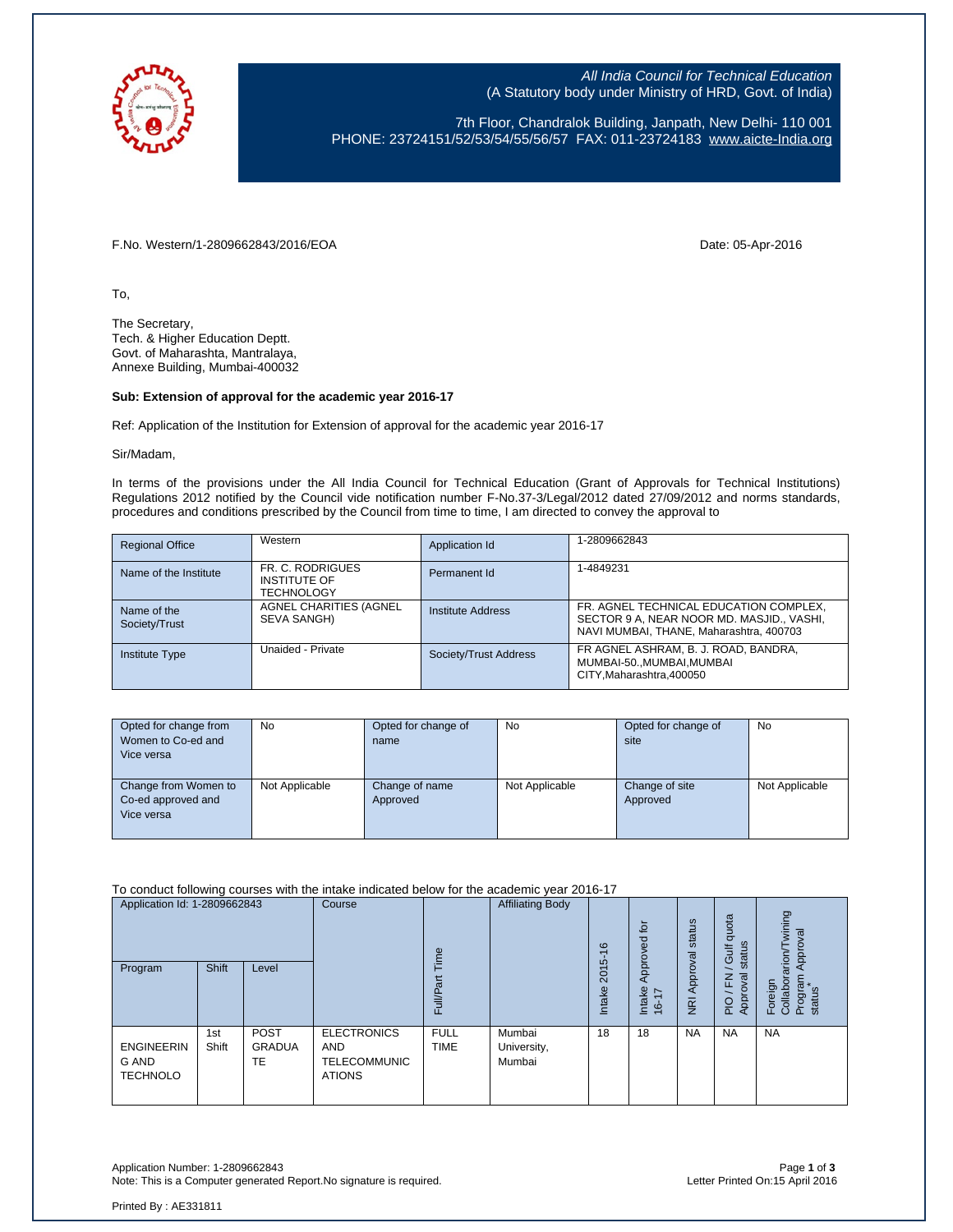

## All India Council for Technical Education (A Statutory body under Ministry of HRD, Govt. of India)

7th Floor, Chandralok Building, Janpath, New Delhi- 110 001 PHONE: 23724151/52/53/54/55/56/57 FAX: 011-23724183 [www.aicte-India.org](http://www.aicte-india.org/)

| GY                                                         |              |                                            | <b>ENGINEERING</b>                                                                             |                            |                                 |                 |                 |           |           |           |
|------------------------------------------------------------|--------------|--------------------------------------------|------------------------------------------------------------------------------------------------|----------------------------|---------------------------------|-----------------|-----------------|-----------|-----------|-----------|
| <b>ENGINEERIN</b><br><b>G AND</b><br><b>TECHNOLO</b><br>GY | 1st<br>Shift | <b>POST</b><br><b>GRADUA</b><br><b>TE</b>  | <b>MACHINE</b><br><b>DESIGN</b>                                                                | <b>FULL</b><br><b>TIME</b> | Mumbai<br>University,<br>Mumbai | 18              | 18              | <b>NA</b> | <b>NA</b> | <b>NA</b> |
| <b>ENGINEERIN</b><br><b>G AND</b><br><b>TECHNOLO</b><br>GY | 1st<br>Shift | POST<br><b>GRADUA</b><br><b>TE</b>         | <b>POWER</b><br><b>ELECTRONICS</b><br><b>AND DRIVES</b>                                        | <b>FULL</b><br><b>TIME</b> | Mumbai<br>University,<br>Mumbai | $\overline{18}$ | $\overline{18}$ | <b>NA</b> | <b>NA</b> | <b>NA</b> |
| <b>ENGINEERIN</b><br><b>G AND</b><br><b>TECHNOLO</b><br>GY | 1st<br>Shift | <b>UNDER</b><br><b>GRADUA</b><br><b>TE</b> | <b>COMPUTER</b><br><b>ENGINEERING</b>                                                          | <b>FULL</b><br><b>TIME</b> | Mumbai<br>University,<br>Mumbai | 60              | 60              | <b>NA</b> | <b>NA</b> | <b>NA</b> |
| <b>ENGINEERIN</b><br><b>G AND</b><br><b>TECHNOLO</b><br>GY | 1st<br>Shift | <b>UNDER</b><br><b>GRADUA</b><br>TE        | <b>ELECTRICAL</b><br><b>ENGINEERING</b>                                                        | <b>FULL</b><br><b>TIME</b> | Mumbai<br>University,<br>Mumbai | 60              | 60              | <b>NA</b> | <b>NA</b> | <b>NA</b> |
| <b>ENGINEERIN</b><br><b>G AND</b><br><b>TECHNOLO</b><br>GY | 1st<br>Shift | <b>UNDER</b><br><b>GRADUA</b><br><b>TE</b> | <b>ELECTRONICS</b><br><b>AND</b><br><b>TELECOMMUNIC</b><br><b>ATIONS</b><br><b>ENGINEERING</b> | <b>FULL</b><br><b>TIME</b> | Mumbai<br>University,<br>Mumbai | 60              | 60              | <b>NA</b> | <b>NA</b> | <b>NA</b> |
| <b>ENGINEERIN</b><br><b>G AND</b><br><b>TECHNOLO</b><br>GY | 1st<br>Shift | <b>UNDER</b><br><b>GRADUA</b><br>TE        | <b>INFORMATION</b><br><b>TECHNOLOGY</b>                                                        | <b>FULL</b><br><b>TIME</b> | Mumbai<br>University,<br>Mumbai | 60              | 60              | <b>NA</b> | <b>NA</b> | <b>NA</b> |
| <b>ENGINEERIN</b><br><b>G AND</b><br><b>TECHNOLO</b><br>GY | 1st<br>Shift | <b>UNDER</b><br><b>GRADUA</b><br><b>TE</b> | <b>MECHANICAL</b><br><b>ENGINEERING</b>                                                        | <b>FULL</b><br><b>TIME</b> | Mumbai<br>University,<br>Mumbai | 60              | 60              | <b>NA</b> | <b>NA</b> | <b>NA</b> |

The above mentioned approval is subject to the condition that FR. C. RODRIGUES INSTITUTE OF TECHNOLOGY shall follow and adhere to the Regulations, guidelines and directions issued by AICTE from time to time and the undertaking / affidavit given by the institution along with the application submitted by the institution on portal.

In case of any differences in content in this Computer generated Extension of Approval Letter, the content/information as approved by the Executive Council / General Council as available on the record of AICTE shall be final and binding.

Strict compliance of Anti-Ragging Regulation:- Approval is subject to strict compliance of provisions made in AICTE Regulation notified vide F. No. 37-3/Legal/AICTE/2009 dated July 1, 2009 for Prevention and Prohibition of Ragging in Technical Institutions. In case Institution fails to take adequate steps to Prevent Ragging or fails to act in accordance with AICTE Regulation or fails to punish